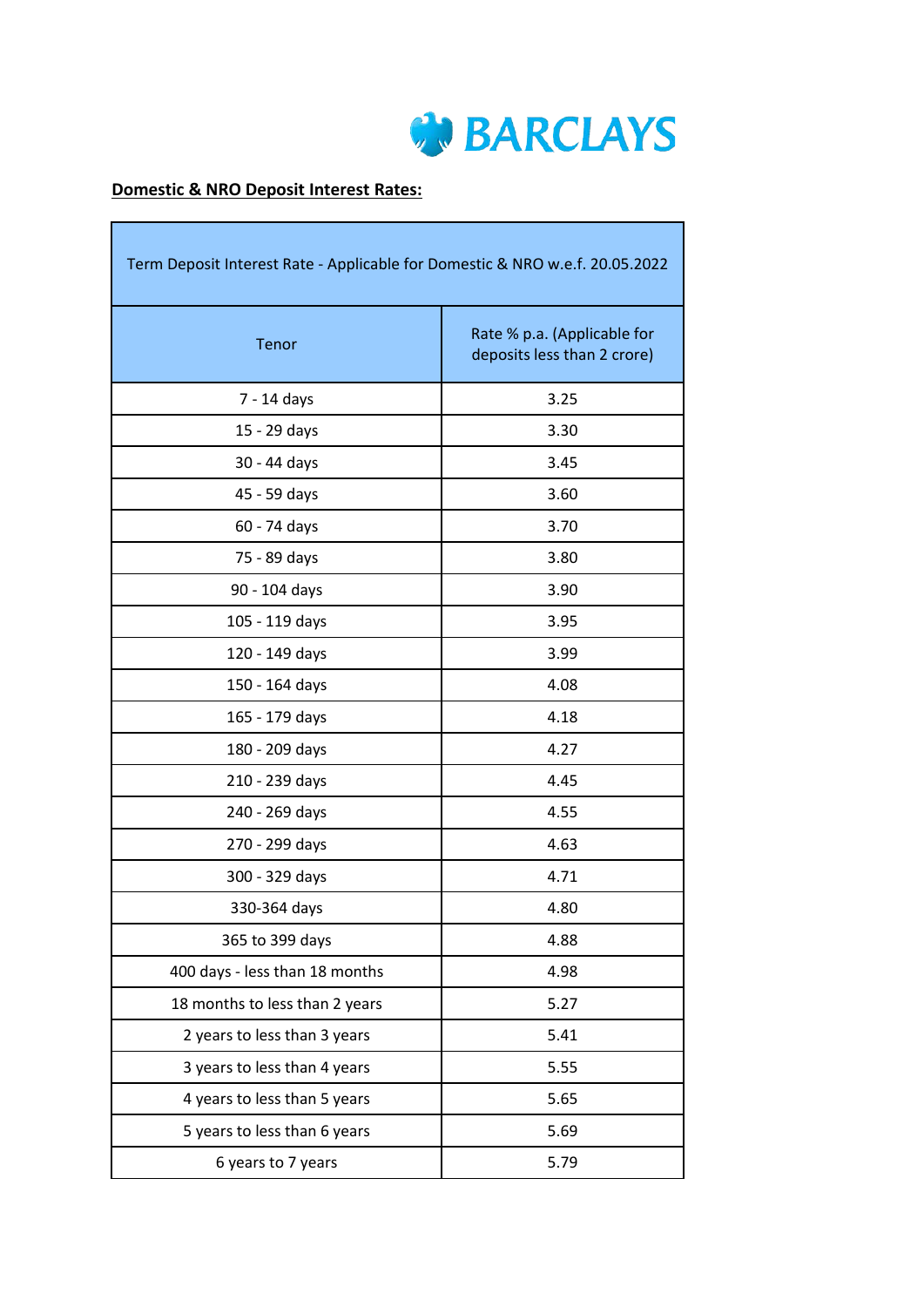

#### **Notes:**

1. Above Rs. 2 Crore deposit rates are uploaded on the website daily. 1% premature withdrawal penalty as applicable.

2. The rates are subject to change without notice. Minimum number of days for which TD should remain with the Bank so as to be eligible for interest = 7 days.

3.Senior Citizen & Staff-Special rate not applicable. Interest compounded quarterly if FD is for 181 days and above. TDS on deposits as applicable.

|  | <b>NRE Deposit Interest Rates:</b> |  |
|--|------------------------------------|--|
|  |                                    |  |

| Term Deposit Interest Rate - Applicable for NRE w.e.f. 20.05.2022 |                                                            |  |  |
|-------------------------------------------------------------------|------------------------------------------------------------|--|--|
| Tenor                                                             | Rate % p.a. (Applicable for deposits<br>less than 2 crore) |  |  |
| 365 to 399 days                                                   | 4.88                                                       |  |  |
| 400 days - less than 18 months                                    | 4.98                                                       |  |  |
| 18 months to less than 2 years                                    | 5.27                                                       |  |  |
| 2 years to less than 3 years                                      | 5.41                                                       |  |  |
| 3 years to less than 4 years                                      | 5.55                                                       |  |  |
| 4 years to less than 5 years                                      | 5.65                                                       |  |  |
| 5 years to less than 6 years                                      | 5.69                                                       |  |  |
| 6 years to 7 years                                                | 5.79                                                       |  |  |

#### **Notes:**

1. Above Rs. 2 Crore deposit rates are uploaded on the website daily. 1% premature withdrawal penalty as applicable for deposits of 1 year and above. No Interest is payable for deposits of less than 1 year.

2. The rates are subject to change without notice. Interest rate compounded quarterly.

3. Senior Citizen & Staff-Special rate not applicable.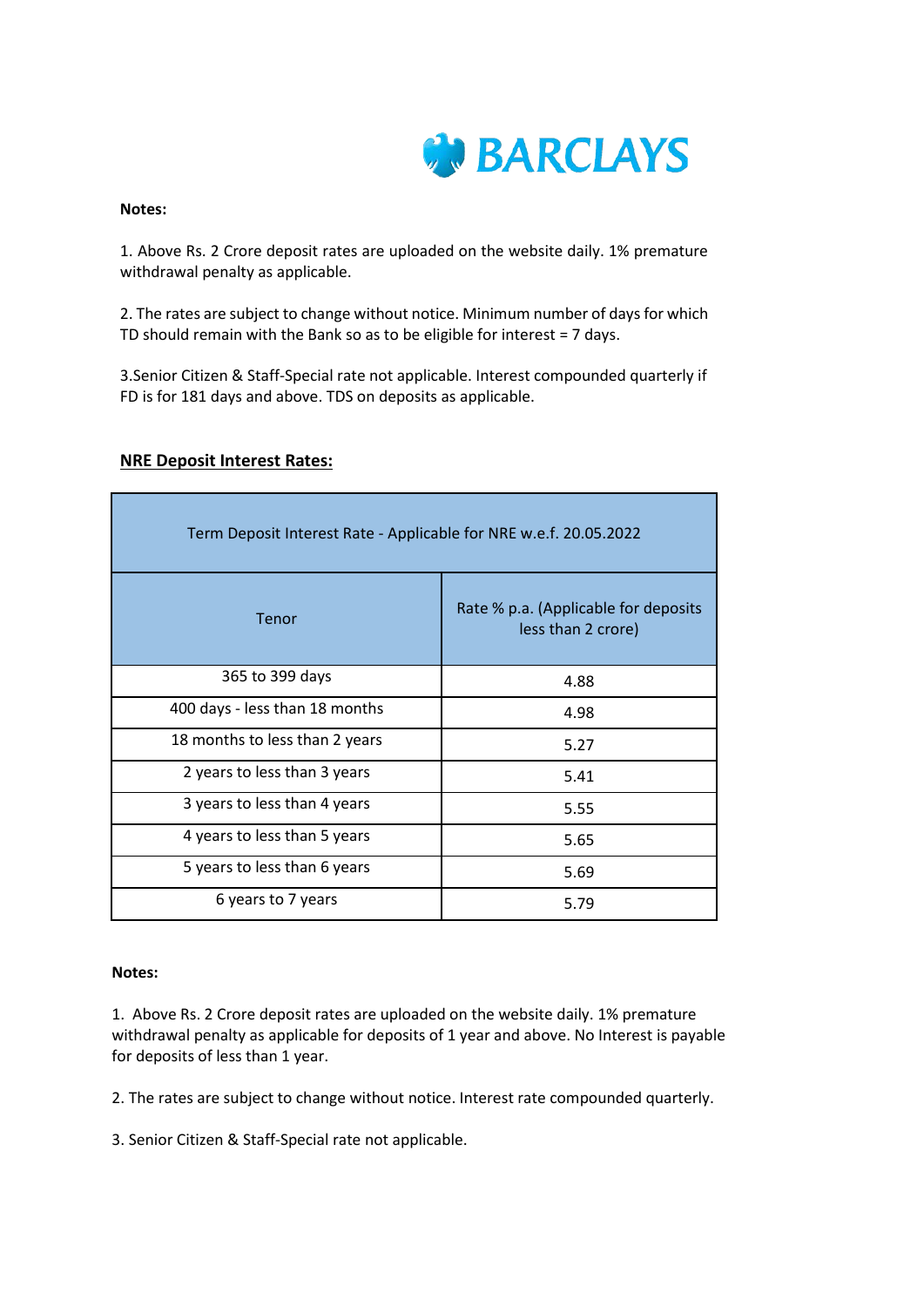

## **FCNR Deposit Interest Rates:**

| Term Deposits Interest Rate - Applicable for FCNR deposits less than<br>USD250,000/GBP100,000/EUR100,000<br>w.e.f. 20.05.2022 (rate % p.a.) |            |      |      |  |
|---------------------------------------------------------------------------------------------------------------------------------------------|------------|------|------|--|
| Currency                                                                                                                                    | <b>USD</b> | GBP  | Euro |  |
| Period                                                                                                                                      | Rate       | Rate | Rate |  |
| $>= 12$ months $< 18$ months                                                                                                                | 2.30       | 0.93 | 0.01 |  |
| $>=$ 18 months $<$ 24 months                                                                                                                | 2.04       | 1.41 | 0.01 |  |
| $>= 24$ months $<$ 36 months                                                                                                                | 1.92       | 1.26 | 0.01 |  |
| $>=$ 36 months $<$ 48 months                                                                                                                | 1.99       | 1.25 | 0.01 |  |
| $>=$ 48 months $<$ 60 months                                                                                                                | 1.54       | 0.79 | 0.01 |  |
| 60 months                                                                                                                                   | 1.77       | 0.96 | 0.01 |  |

# **Notes:**

1.The Foreign Currency Non Resident (FCNR) Deposits interest rates are regulated by the Reserve Bank of India.

2.Above FCNR Term Deposit Interest Rates (% p.a.) are applicable for deposits less than USD 250,000 / GBP 100,000 / EUR 100,000.

3.For FCNR Term Deposits of USD 250,000 / GBP 100,000 / EUR 100,000 or more, same is uploaded on the Website.

4. 1% premature withdrawal penalty as applicable for deposits of 1 year and above. No Interest is payable for deposits of less than 1 year.

5.The rates are subject to change without notice. Interest rate compounded half yearly. Senior Citizen & Staff-Special rate not applicable.